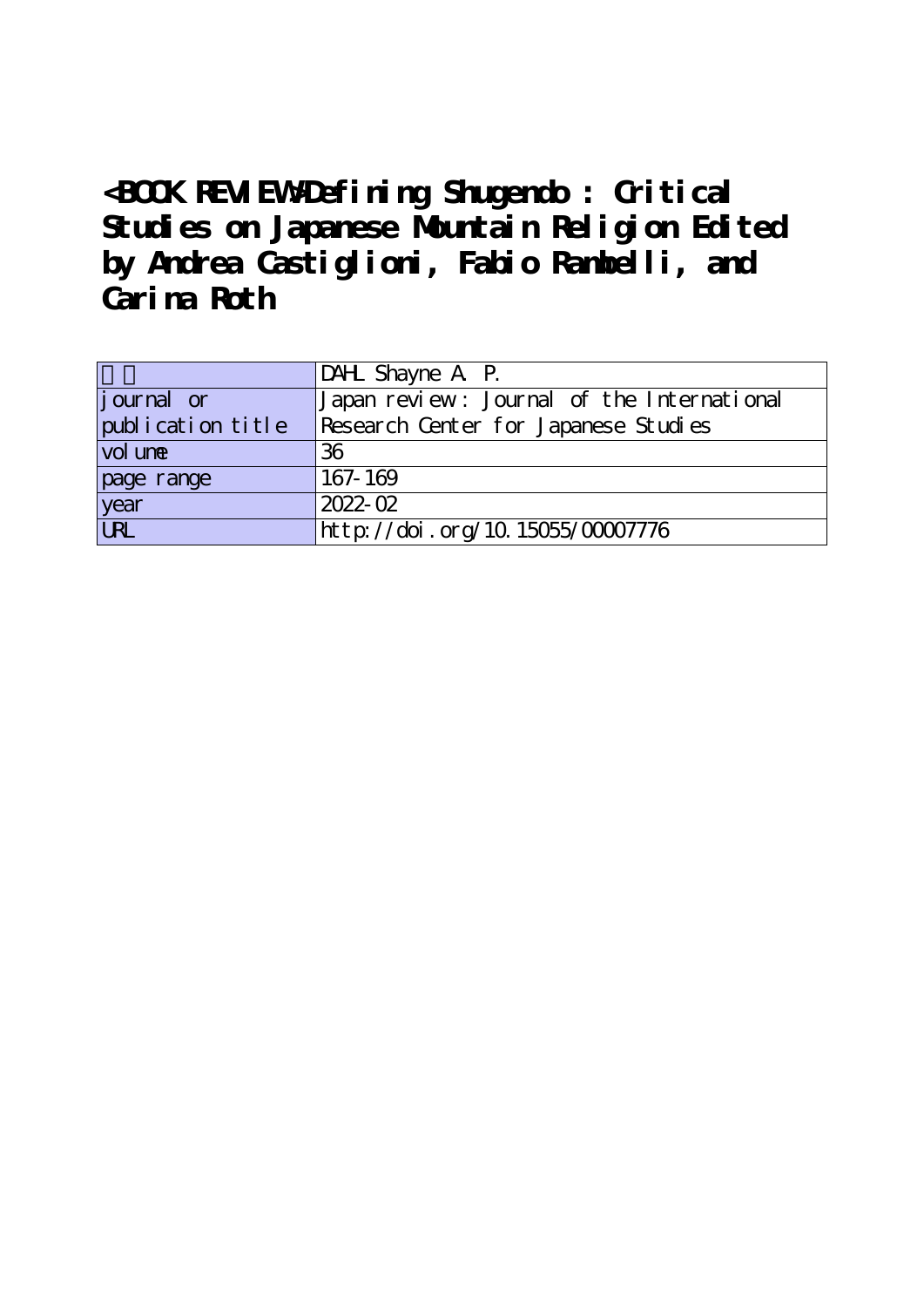# **Book Review**

*Defning Shugendō: Critical Studies on Japanese Mountain Religion*

**Edited by Andrea Castiglioni, Fabio Rambelli, and Carina Roth**

Bloomsbury Academic, 2020 287 pages.

**Reviewed by Shayne A. P. DAHL** 

Like a weathered statue of En, the ascetic resting on the side of an old mountain trail with a votive text sealed inside, Shugendō (mountain asceticism) has long existed on the periphery of scholarship despite containing vital insights into the history of Japanese society and religion (p. 130). Compared to Buddhist studies, Shinto studies, or even the study of new religions in Japan, Shugendō has long been treated as a marginal subject. To date, it has mostly been scrutinized through the disciplinary lens of Japanese folklore studies, which is associated with problematic discourses about ethnic national identity (pp. 19–20). Most Japanese people are not even aware that Shugendō exists, let alone that it is a millenniumlong tradition still practiced on the slopes and in the shadows of mountains throughout the Japanese archipelago today.

All of this makes *Defning Shugendō: Critical Studies on Japanese Mountain Religion* an essential and overdue contribution. The volume introduces the subject of Shugendō to the next generation of Japanese religions scholars, and presents a game-changing reorientation of the feld. The editors have drawn together a diverse group of experts from America, Europe, and Japan to present the most comprehensive historical account of Shugendō in English yet published, drawing the so-called "secret world" (*himitsu no sekai*) of mountain asceticism into the spotlight of contemporary scholarship.

The editors state that their goal with the volume is to "disentangle" Shugendō from folklore studies and "relocate" it "within the broader track of religious and historical studies." The book thus ofers readers a thorough analysis of Shugendō as an understudied Japanese religion, and a "critical reevaluation of the interpretive categories and research topics that have characterized Shugendō studies until recent times" (p. 25). In the words of Max Moerman, the book efectively repositions Shugendō "as a religious tradition central to Japanese culture, during all historical periods, in all geographic regions, and for people of all social classes" (p. 219).

*Defining Shugendō* is organized into four parts: "Intellectual History of Shugendō Studies," "Constructed Topologies and Invented Chronologies," "Imagining the Founder En No Gyōja and Fictionalizing Shugendō," and "Materiality and Visual Culture of Shugendō." While each part ofers a broad sweep of essays concerning Shugendō and its place in the religious landscape of Japanese history, many chapters are relatively short, giving the volume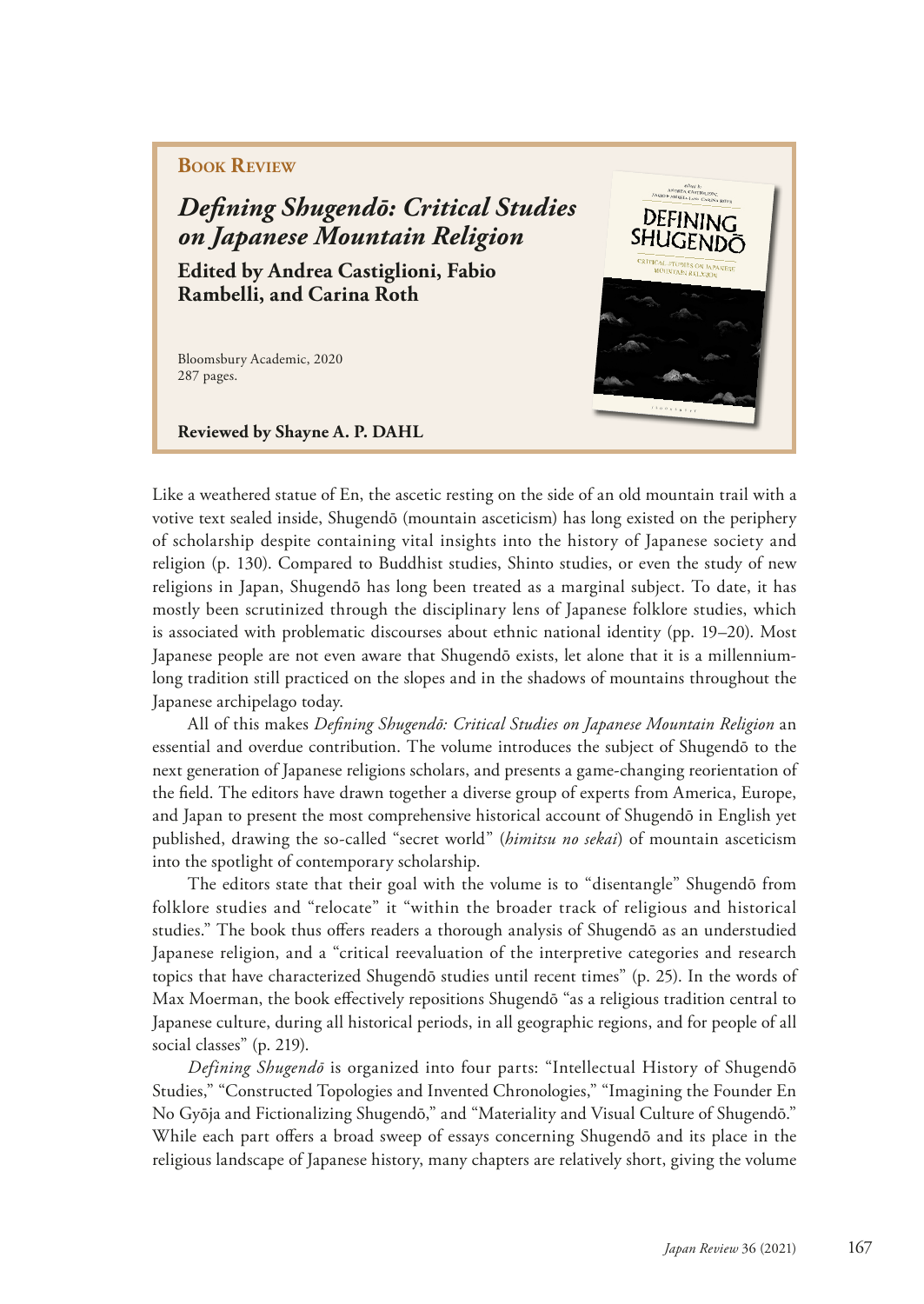**Book Reviews**

a somewhat fragmented, encyclopaedic style. Some chapters gesture towards comprehensive synthesis and interpretation, but readers may be left wondering what the bigger picture is that the book, as a collective, points to. What can the study of Shugendō teach us about society and religion in Japan or in East Asia more broadly? What multidisciplinary insights might the continued study of Shugendō yield?

Despite the thoroughly described, multi-era historical accounts presented, the contemporary practice of Shugendō is mostly omitted from this otherwise wide-ranging volume. If Shugendō is indeed as central as the editors claim, it is unclear why they tend to overlook contemporary practice. There are two notable exceptions: a section in the editors' introduction that characterizes modern interpretations of Shugendō as a matter of prewar ethnonationalism and postwar nostalgic primitivism when narratives of Japanese identity were in transition (pp. 18–22).<sup>1</sup> There is also Suzuki Masataka's discussion of the modern significance of sacred mountains in Japan in terms of government heritage programs, UNESCO World Heritage status, and the recent proclamation of "Mountain Day" as a national holiday (pp. 55–59). Beyond these examples, there is no further discussion in the book of contemporary Shugendō. This reviewer, at least, wanted to know who modern ascetics are, why they are motivated to undergo mountain austerities (*shugyō*), and what this may tell us about Shugendō as a living tradition.

Caleb Carter argues in his chapter that Shugendō-related *engi* (origin accounts) in Mount Togakushi were refashioned by an eighteenth-century monk, but not just to express a nostalgic or romantic view of the mythic past. Rather, *engi* were put to use in order to localize Shugendō and cement its role in new communities for the *longue dureé*. Shugendō sites with multiple competing historicities are common in both the historical and ethnographic record.<sup>2</sup> As Carter observes, such accounts reveal that Shugendō possesses a degree of "temporal elasticity" and general adaptability when fguring itself into new social and geographical environments (p. 86). It might be more accurate, therefore, to suggest that the nostalgic primitivism characterizing modern Shugendō signals the common practice of a religion that constantly reconfgures itself in order to thrive and expand. In other words, modern Shugendō is not merely a simulacrum of a once-authentic tradition. So long as Shugendō is analyzed as an exclusively historical religion, and its contemporary practice is omitted from the record or treated as an aberration, the view that modern practice is inauthentic will dominate Shugendō studies.

Notwithstanding its lack of engagement with contemporary mountain asceticism, *Defining Shugendō* lays out a strong historical and theological foundation that certainly justifes further research, and points to areas needing more attention. More than anything, this volume is a history of the assemblage of Shugendō: its ideas, its deities, and complex temple politics. Shugendō has a long tradition of secrecy, but modern sentiments of transparency are prevailing, and conventions regarding initiation and practice are changing. In the wake of a post-bubble, post-disaster economy, in the enduring aftermath of the triple disaster of March 2011, and now, during an ongoing pandemic, Shugendō seems poised to make its mark on the world. Each of the chapters of *Defning Shugendō* is a doorway to new perspectives on this ancient religion, revealing its quiet but consistent presence in mountains

<sup>1</sup> See also Hopson 2017, and Dahl 2019.

<sup>2</sup> See Castiglioni 2019, Dahl 2020, and Dahl 2021.